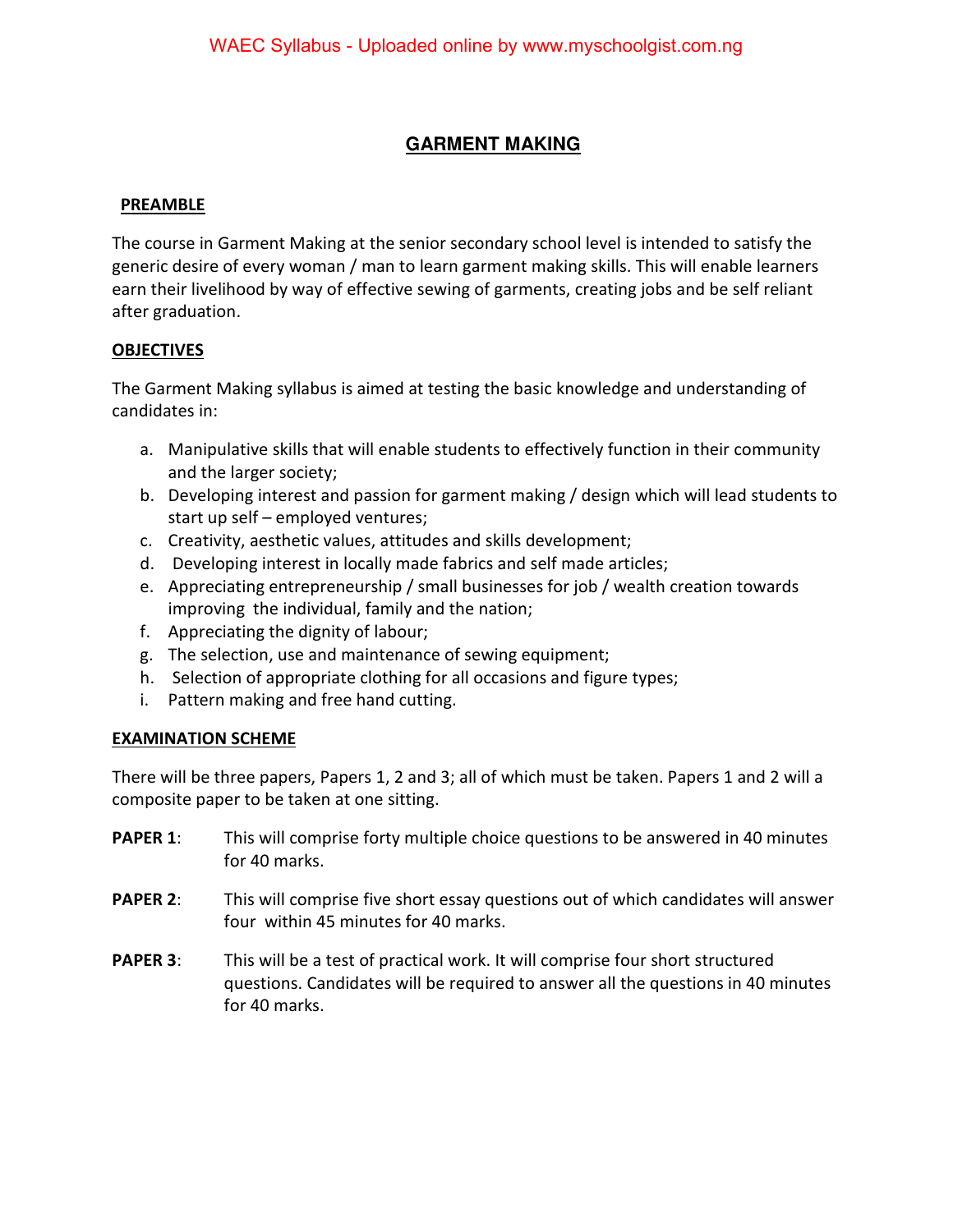# **DETAILED SYLLABUS**

| <b>TOPIC</b>                                                                     | <b>CONTENTS</b>                                                                                                                                                                                                                        |
|----------------------------------------------------------------------------------|----------------------------------------------------------------------------------------------------------------------------------------------------------------------------------------------------------------------------------------|
| 1. INTRODUCTION TO GARMENT<br><b>MAKING</b>                                      |                                                                                                                                                                                                                                        |
| (a) The importance of clothes/garments                                           | i.<br>Reasons for wearing clothes/garment<br>Identification of clothing items<br>ii.<br>iii. Identification of clothes/garments for<br>different occasions                                                                             |
| (b)<br>The Concept of Garment Designing                                          | i.<br>Definition of garment designing<br>Principles of design<br>ii.<br>iii. Element of design<br>iv. Factors that influence garment designing<br>e.g. age, figure type, etc                                                           |
| <b>Economic importance of Garment</b><br>(c)<br>Designing                        | i. Importance of garment designing to the<br>individual, the family<br>ii. Economic value of garment making                                                                                                                            |
| (d)<br><b>Entrepreneurship in Garment Making</b>                                 | i. Entrepreneurship / small business management<br>Qualities of an entrepreneur<br>ii.<br>iii. Advantages of entrepreneurship<br>iv. Factors to be considered when going into<br>garment making business                               |
| <b>SEWING TOOLS AND EQUIPMENT</b><br>2.<br>(a) Simple sewing tools and equipment | i. Identification of various types of sewing tools and<br>equipment<br>ii. Classification of sewing tools and equipment<br>according to functions viz:<br>Measuring<br>Marking<br>Cutting<br>Joining<br>Pressing<br>Fitting<br>Storing |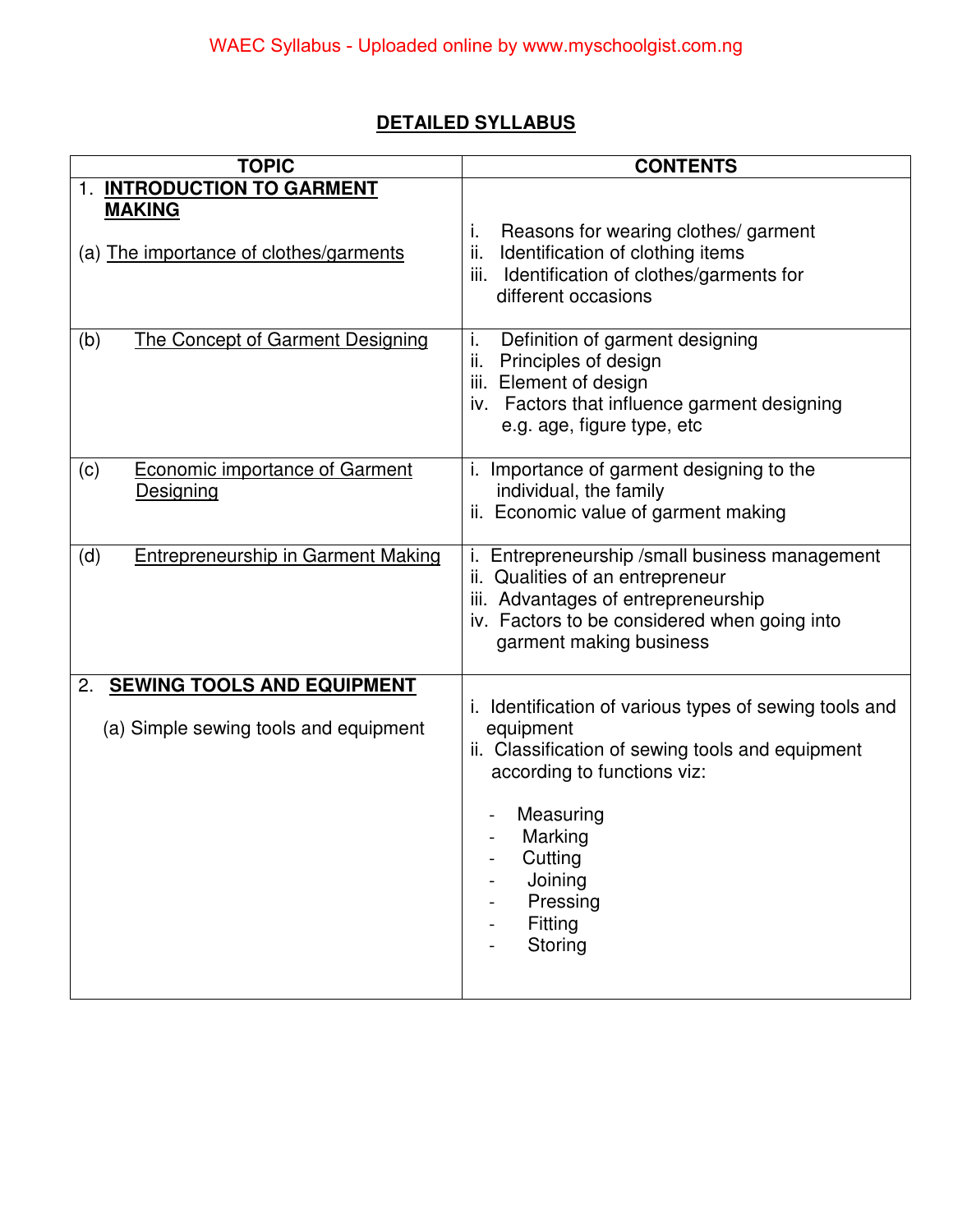| iii. Points to consider in choosing sewing tools<br>and equipment                                                                                                           |
|-----------------------------------------------------------------------------------------------------------------------------------------------------------------------------|
| Types of sewing machine<br>Ι.<br>ii. Use of different types of sewing machines<br>iii. Parts of a sewing machine and their functions                                        |
| Importance of care and maintenance of<br>Ι.<br>sewing tools and equipment<br>ii. Care of simple sewing tools and equipment<br>iii. Care and maintenance of a sewing machine |
| Common machine faults /problems<br>L.<br>ii. Solutions / remedies to the machine problems<br>iii. Improper use of machine parts                                             |
|                                                                                                                                                                             |
| Types of stitches: temporary and permanent<br>ii. Uses of various stitches<br>iii. Procedures for making stitches                                                           |
| Seams<br>ii. Types of seams and where they are used<br>iii. Types of seam finishes                                                                                          |
| iv. Points to consider when choosing a seam<br>i. Methods of disposing fullness e.g. dart, pleats,<br>gathers, etc<br>ii. Procedures for making darts, pleats, gather, etc. |
| Types of facings<br>ı.<br>ii. Functions of facing<br>iii. Types and functions of interfacings<br>iv. Other edge finishes                                                    |
| i. Types of openings<br>ii. Types of fastenings<br>iii. Functions of openings and fastenings                                                                                |
|                                                                                                                                                                             |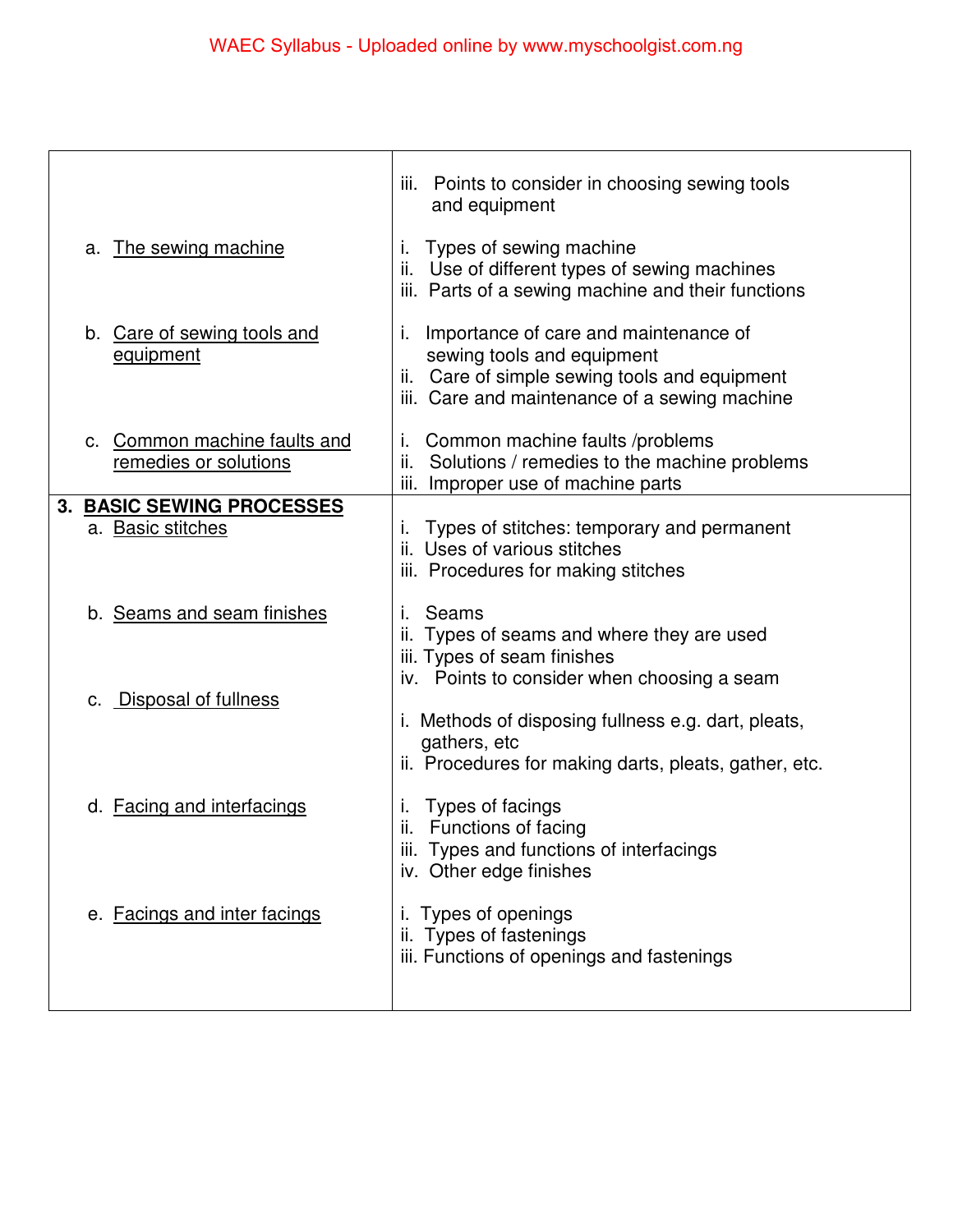| <b>4. THE CONCEPT OF PATTERNS</b><br>a. Patterns | Pattern drafting<br>j.<br>ii. Advantages of the use of patterns<br>iii. Tools and equipment for pattern drafting<br>iv. Pattern markings and symbols                                                                                                                           |
|--------------------------------------------------|--------------------------------------------------------------------------------------------------------------------------------------------------------------------------------------------------------------------------------------------------------------------------------|
| b. Ways of obtaining patterns                    | Different ways of obtaining patterns e.g. draping, flat pattern<br>method, and computer aided design, etc.                                                                                                                                                                     |
| The freehand method<br>C.                        | Freehand method of cutting<br>İ.<br>ii. Techniques involved in freehand method of cutting                                                                                                                                                                                      |
| <b>Body measurements</b><br>d.                   | Importance of taking accurate body measurements<br>ı.<br>ii. Essential body parts to be measured<br>iii. Procedure for taking body measurements                                                                                                                                |
| e. Drafting of bodice block                      | i. Measurements for drafting bodice block<br>ii. Drafting bodice blocks                                                                                                                                                                                                        |
| Drafting of shirt block<br>f.                    | i. Measurement for drafting skirt block<br>ii. Drafting of skirt block                                                                                                                                                                                                         |
| Drafting of basic sleeve<br>g.<br><b>blocks</b>  | Measurements for drafting the sleeve blocks<br>i.<br>ii. Drafting the sleeve block                                                                                                                                                                                             |
| Drafting of basic collar<br>h.                   | Measurements for drafting the basic collars<br>Τ.<br>ii. Drafting of basic collars e.g. peter-pan/flat collars,<br>tie collars,                                                                                                                                                |
| Drafting basic skirt blocks                      | Measurements for drafting skirt blocks<br>j.<br>Drafting of skirt blocks<br>ii.<br>iii. Adaptation of skirt patterns<br>iv. Techniques of pattern adaptation viz: darts<br>manipulation, slash and spreading methods<br>Adaptation of skirt styles from the skirt blocks<br>v. |
| Drafting of basic trouser blocks                 | i. Measurement for drafting trouser blocks<br>ii. Drafting of trouser blocks<br>iii. Adaptation of trouser and knicker patterns<br>iv. Adaptation of different trouser styles from trouser blocks                                                                              |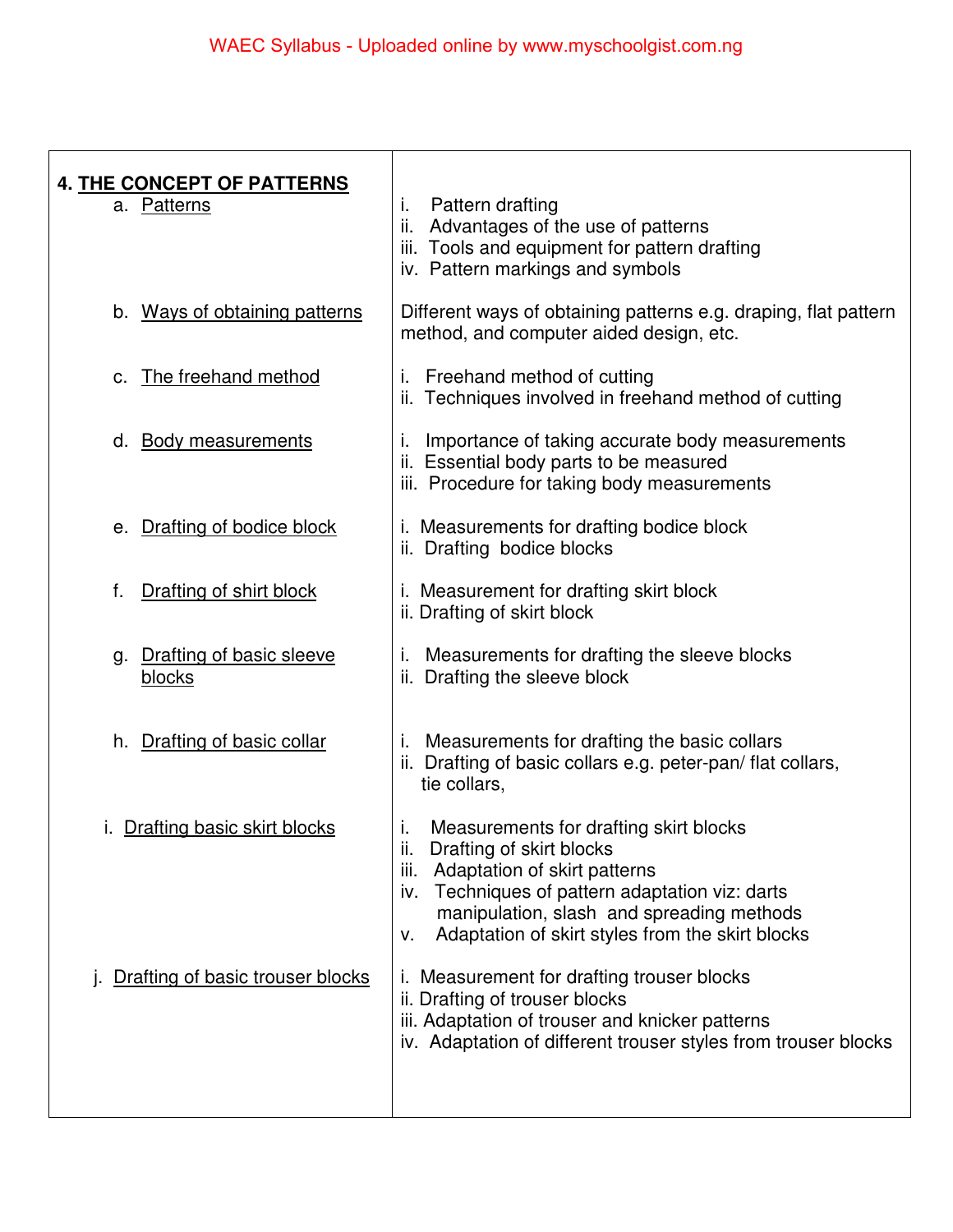| k. Adaptation of other outfits, e.g.<br>gowns, jumpers, e.t.c. | i. Adaptation of gowns from bodice / blouse patterns<br>ii. Adaptation of jumpers from the shirt / trouser block of<br>patterns                                                                                                                              |
|----------------------------------------------------------------|--------------------------------------------------------------------------------------------------------------------------------------------------------------------------------------------------------------------------------------------------------------|
| 5. FIGURE TYPES AND GARMENT                                    |                                                                                                                                                                                                                                                              |
| <b>MAKING</b><br>a. Figure types                               | i. The three main figure types<br>ii. Variations of the main figure types                                                                                                                                                                                    |
| b. Fabric selections for the<br>various figure types           | i. Colour suitable for the various figure types<br>ii. Texture appropriate for the various figure types<br>iii. Design / pattern suitable for the various figure<br>iv. Design / pattern suitable for the various figure types<br>e.g. lines, prints, e.t.c. |
| c. Choice of styles                                            | Styles suitable for various figure types e.g. figure with<br>large burst, figures with large hips, figures with thin<br>waist, e.t.c.<br>Solving figure problems using styles features                                                                       |
| 6. ADAPTATION OF PATTERNS                                      |                                                                                                                                                                                                                                                              |
| a. Adaptation of blouse<br>patterns                            | <i>i.</i> Meaning of pattern adaptation<br>ii. Techniques of pattern adaptation e.g. darts manipulating,<br>slashing, and spreading, e.t.c.<br>iii. Adaptation of blouse patterns using the bodice blocks                                                    |
| b. Adaptation of skirt pattern                                 | <i>i.</i> Techniques of pattern adaptation (continue)<br>ii. Adaptation of skirt styles using the skirt blocks                                                                                                                                               |
| c. Adaptation of sleeves                                       | Techniques of pattern adaptation with emphases on<br>slashing and spreading method<br>ii. Adaptation of sleeve styles using the basic sleeve blocks                                                                                                          |
| <b>Adaptation of collars</b><br><u>d.</u>                      | Adaptation of collar styles using the basic collar blocks<br>ι.<br>ii. Adaptation of some collars from necklines of<br>blouse/ skirts                                                                                                                        |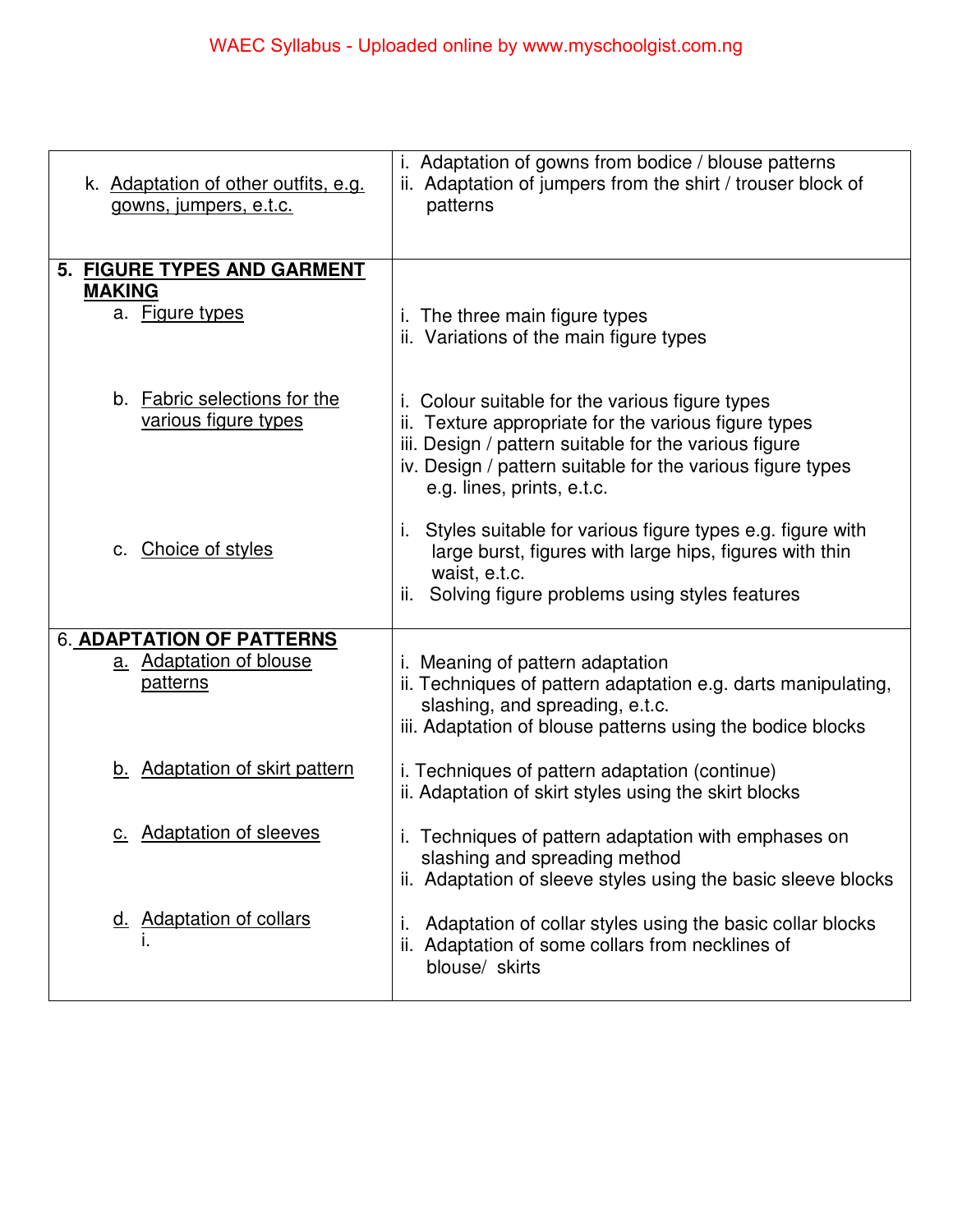| 7. SEWING OF BLOUSES / SHIRTS<br>a. Practical construction of                 | i. The unit method of sewing                                                                                                   |
|-------------------------------------------------------------------------------|--------------------------------------------------------------------------------------------------------------------------------|
| blouse / skirt                                                                | ii. Application of the unit method and basic sewing<br>processes in making blouse and skirts                                   |
| b. Practical construction of skirt,<br>trousers, gowns and jumpers            | i. Revisions of the unit method of garment making<br>business                                                                  |
|                                                                               | ii. Application of the basic garment making processes<br>in sewing skirts, trousers, gowns and jumpers                         |
| 8. SETTING UP A GARMENT<br><b>BUSINESS</b>                                    |                                                                                                                                |
| a. Minimum requirements for<br>setting up a garment making<br><b>business</b> | i. Basic requirement for garment making business<br>ii. Estimate of the cost of the minimum requirements                       |
| b. Factors that can affect small<br><b>business</b>                           | <i>i.</i> Factors that contribute to success of small businesses<br>ii. Factors that contribute to failure of small businesses |
| c. Financing a business                                                       | i. Finance<br>ii. Sources of finance for a small business<br>iii. Managing finance                                             |
| d. Profit / price fixing                                                      | i. Determination of profit margin<br>ii. Factors to consider in fixing a price                                                 |
| e. Customer relationship                                                      | i. Maintaining healthy customer relationship<br>ii. Customer credit                                                            |
| <b>Record keeping</b><br>f.                                                   | i. Types of records necessary for small businesses<br>ii. Importance if record keeping.                                        |
| Promoting a business<br>g.                                                    | Meaning of business promotion<br>ii. Types of promotion activities<br>iii. Importance of business promotion                    |